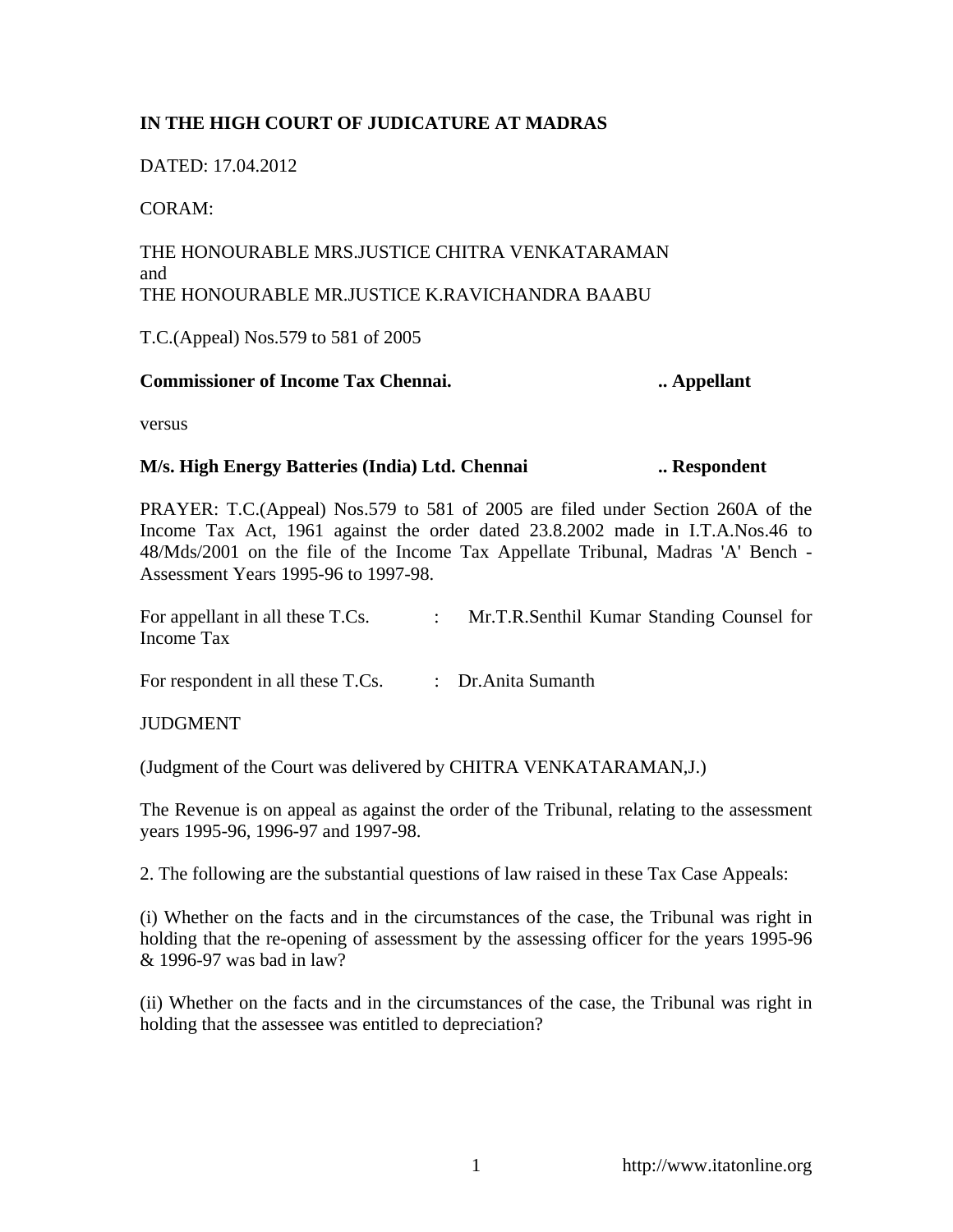(iii) Whether on the facts and in the circumstances of the case, the Tribunal was right in treating the hire purchase and the lease transactions as genuine as far as the assessee was concerned?

(iv) Whether on the facts and in the circumstances of the case, the Tribunal was right in permitting depreciation as claimed when the value of the asset could only be the written down value in the books of the seller as per explanation 3 to Section 43(1)?

Assessment year 1995-96 relates to the reopening of assessment under Section 147 of the Income Tax Act and the assessment for other two assessment years are under Sections 143(1)(a) and 143(3) of the Income Tax Act respectively.

3. The facts leading to the grant of depreciation and subsequent withdrawal are as follows:

The assessee herein purchased igni-fluid boiler from its sister concern M/s.Ponni Sugars Limited. It is seen from the minutes of the meeting of the Board of Directors of M/s.Ponni Sugars and Chemicals that the said company had gone for sale of the boilers to meet a portion of the cash loss and other financial commitments of the said company. It is seen from the facts herein that the total consideration for the sale of the said igni fluid boiler was Rs.250 lakhs. The date of sale was 10.3.1995. The assessee is said to have parted with a sum of Rs.50 lakhs and for the balance of the sale consideration, it had entered into a finance agreement with M/s.Wipro Finance Limited by way of hire purchase agreement on 10th March 1995. On the very same day, the assessee is said to have entered into an agreement of lease of the boilers with M/s.Ponni Sugars and Chemicals Limited. The Assessing Authority viewed the sale and lease back arrangement as a camouflaged one and held that the assessee was not entitled to the claim of depreciation. The reasons for viewing it so were that:

(i) In the hire purchase agreement, Wipro Finance Limited was shown as the owner of the asset and the assessee, a hirer.

(ii) The asset shown never moved out of the possession of the seller namely, M/s.Ponni Sugars and Chemicals Limited and continued to be the asset of the lessee.

(iii) The alleged purchase was only a financial accommodation to a sister concern as evidenced from the minutes of the meeting of the Board of Directors of M/s.Ponni Sugars and Chemicals Limited.

(iv) After going through all arrangements for finance, the hire purchase agreement and lease agreement were entered into.

In the circumstances, the Assessing Authority invoked its jurisdiction under Section 147 of the Income Tax Act to reopen the assessment in respect of the completed assessment for the assessment year 1995-96.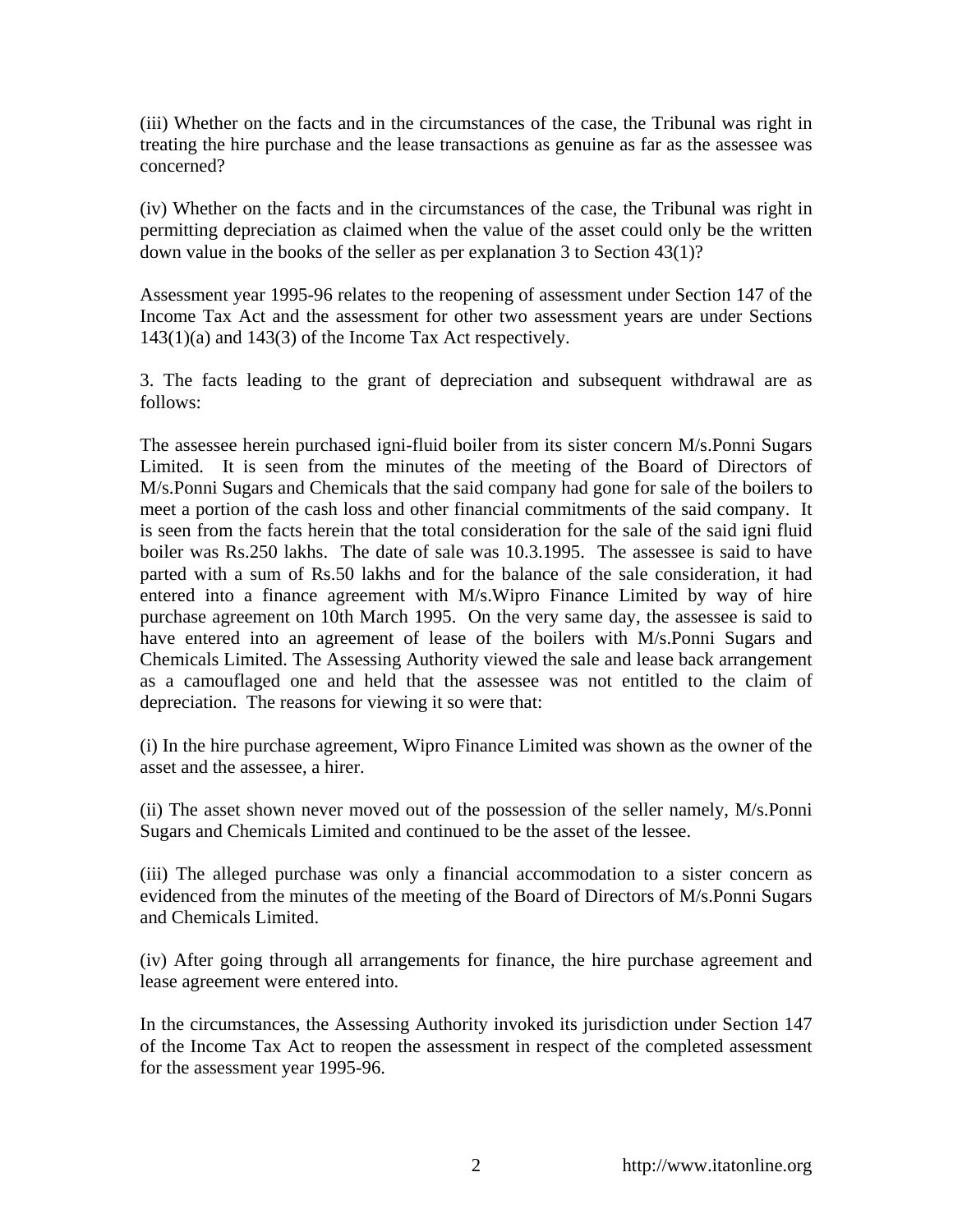4. As far as the assessment year 1996-97 is concerned, in respect of the intimation under Section 143(1)(a) accepting the loss, proceedings under Section 148 was initiated on the very same ground as had been done for the earlier year. So too, in respect of the assessment year 1997-98, proceedings were finalised under Section 143(3) on the very same ground, on the claim of depreciation. The assessee objected to the reopening of the assessment as well as to the view taken by the Assessing Authority as to the genuineness of the transaction, which, ultimately, was rejected by the Officer.

5. Aggrieved by the assessment for the assessment year 1995-96, the assessee went on appeal before the Commissioner of Income Tax (Appeals). A perusal of the order of the Commissioner of Income Tax (Appeals) for the assessment year 1995-96 shows the finding in paragraph 1.3.4 that the said appellate authority perused the Assessing Officer's records, wherein, the note filed by the assessee as regards the claim on depreciation on the leased out property was given. The first appellate authority pointed out that in the course of the original assessment proceedings, details relating to the sale and lease back transactions were furnished and that there was nothing on record to indicate that the Assessing Officer had consciously applied his mind on the issue of allowability of depreciation and consciously took a decision to allow depreciation on the same. Thus the first appellate authority viewed that when there had been an appraisal of the facts by the Assessing Officer subsequent to assessment, it could not be considered as a change of opinion. Thus the first appellate authority rejected the claim of the assessee on the aspect of jurisdiction to reopen the assessment under Section 147 of the Income Tax Act.

6. On the question of the claim of depreciation on ignifluid boiler, the first appellate authority pointed out that the assessee is principally engaged in a high technology area of manufacture of sophisticated high voltage batteries used in missiles, air crafts, etc. The business of leasing was subsequently incorporated in the year 1990. As regards the transaction that had been put through, the first appellate authority pointed out that on the first date of its entering into the hire purchase agreement itself, by entering into a lease agreement with its sister concern, the assessee had stayed away from taking the risk of transactions with the hire purchase company. All that the assessee had paid in the sale transaction was only a sum of Rs.50.88 lakhs, but by entering into the hire purchase agreement, the assessee had got a benefit of Rs.2.5 crores depreciation, thereby reducing its tax liability substantially. Pointing out to the two types of lease, viz., operational lease and finance leasing, the first appellate authority held that it was neither a finance lease nor an operational lease. Essentially, it was financing by M/s.Wipro Finance Limited to Ponni Sugars and Chemicals Limited. Thus the transaction by finance and leasing was only a sham and nominal transaction. The role of the assessee in the transaction had been made to appear as though it is a real transaction. On the other hand, there was no real commercial significance other than the purchase of depreciation of Rs.2.5 crores by paying Rs.50.88 lakhs. In the above circumstances, the first appellate authority held that the Assessing Officer was well within his rights to determine the claim by lifting the veil. Thus applying the decision reported in 154 ITR 148 (McDowell Company Limited Vs. CTO), the assessment was confirmed. Aggrieved by this, the assessee went on appeal before the Tribunal. Taking all the three appeals together, the Tribunal pointed out in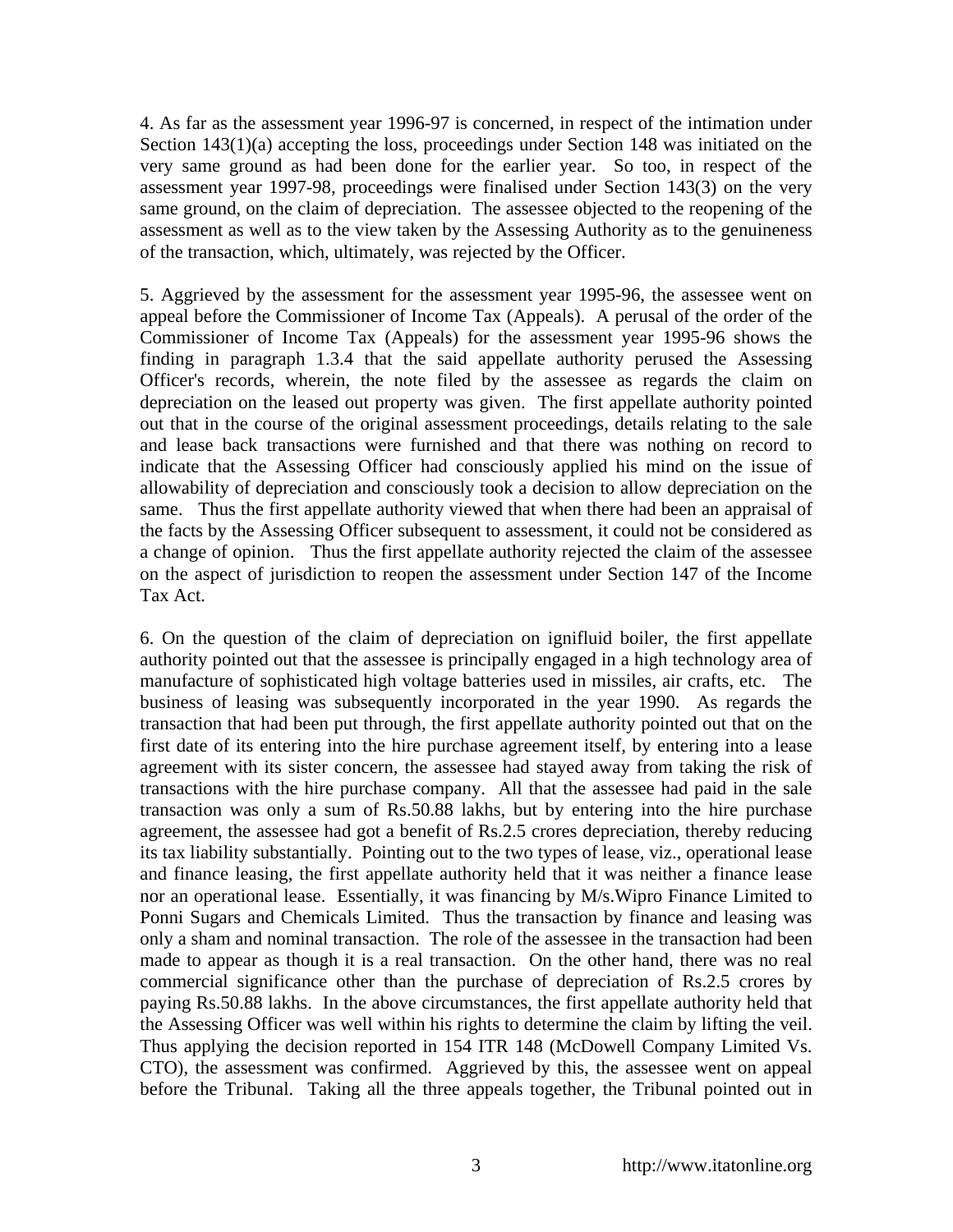paragraph 8.19 on the aspect of reopening of the assessment for 1995-96 that the same was only a mere change of opinion and that there were no materials at all to support the reassessment.

7. As far as the assessment year 1996-97 was concerned, on facts as regards the genuineness of the transaction, it allowed the appeals relating to the assessment years 1996-97 as well as 1997-98. The Tribunal pointed out that the Revenue had not brought on record any material to come to a conclusion that the transaction was a sham one. The Tribunal pointed out to the valuation aspect of the boiler that there was one valuation of the boiler at Rs.2.53 crores and the deal was struck at Rs.2.50 crores. The Tribunal pointed out that the assessee had placed the shareholdings of the two concerns which included financial institutions like I.C.I.C.I., I.D.B.I., U.T.I., apart from others. The Tribunal pointed out that when the fact relating to the sale and the subsequent financial agreement, hire purchase agreement as well as leasing transaction had all been placed before the financial institutions for their clearance and when the assessee had obtained clearance from I.C.I.C.I. for the transaction, it was difficult to come to the conclusion that the transaction was only a sham transaction to benefit the assessee. Thus the Tribunal viewed that in the absence of any material, either direct or circumstantial, to show that the transactions were sham documents, it was difficult to accept the view of the Commissioner of Income Tax (Appeals) as well as the Revenue's contention. Thus on the ground that the Revenue had failed to prove that the transaction was a colourable one, the Tribunal allowed the appeals of the assessee. Aggrieved by the same, the Revenue is on appeal before this Court.

8. As far as the reopening of the assessment for the assessment year 1995-96 is concerned, the law on the scope of Section 147 is well laid down. In the recent decision reported in [2010] 320 ITR 561 (Commissioner of Income Tax (Appeals) Vs. Kelvinator of India Ltd. (SC), the Apex Court clearly pointed out that even though the power to reopen under the amended provision post 1st April 1989 is much wider, yet, one has to give a schematic interpretation to the words "reason to believe". The Apex Court pointed out that vesting the Assessing Authority with the jurisdiction to reopen an assessment on the basis of mere change of opinion, would amount to conferring an arbitrary power on the Assessing Authority. The Apex Court reasoned out as follows:

> "*... We must also keep in mind the conceptual difference between power to review and power to reassess. The Assessing Officer has no power to review; he has the power to reassess. But reassessment has to be based on*  fulfillment of certain pre-condition and if the concept of "change of *opinion" is removed, as contended on behalf of the Department, then, in the garb of reopening the assessment, review would take place. One must treat the concept of "change of opinion" as an in-built test to check abuse of power by the Assessing Officer. Hence, after 1st April, 1989, Assessing Officer has power to re-open, provided there is "tangible material" to come to the conclusion that there is escapement of income from assessment. Reasons must have a live link with the formation of the belief. Our view gets support from the changes made to section 147 of the Act, as*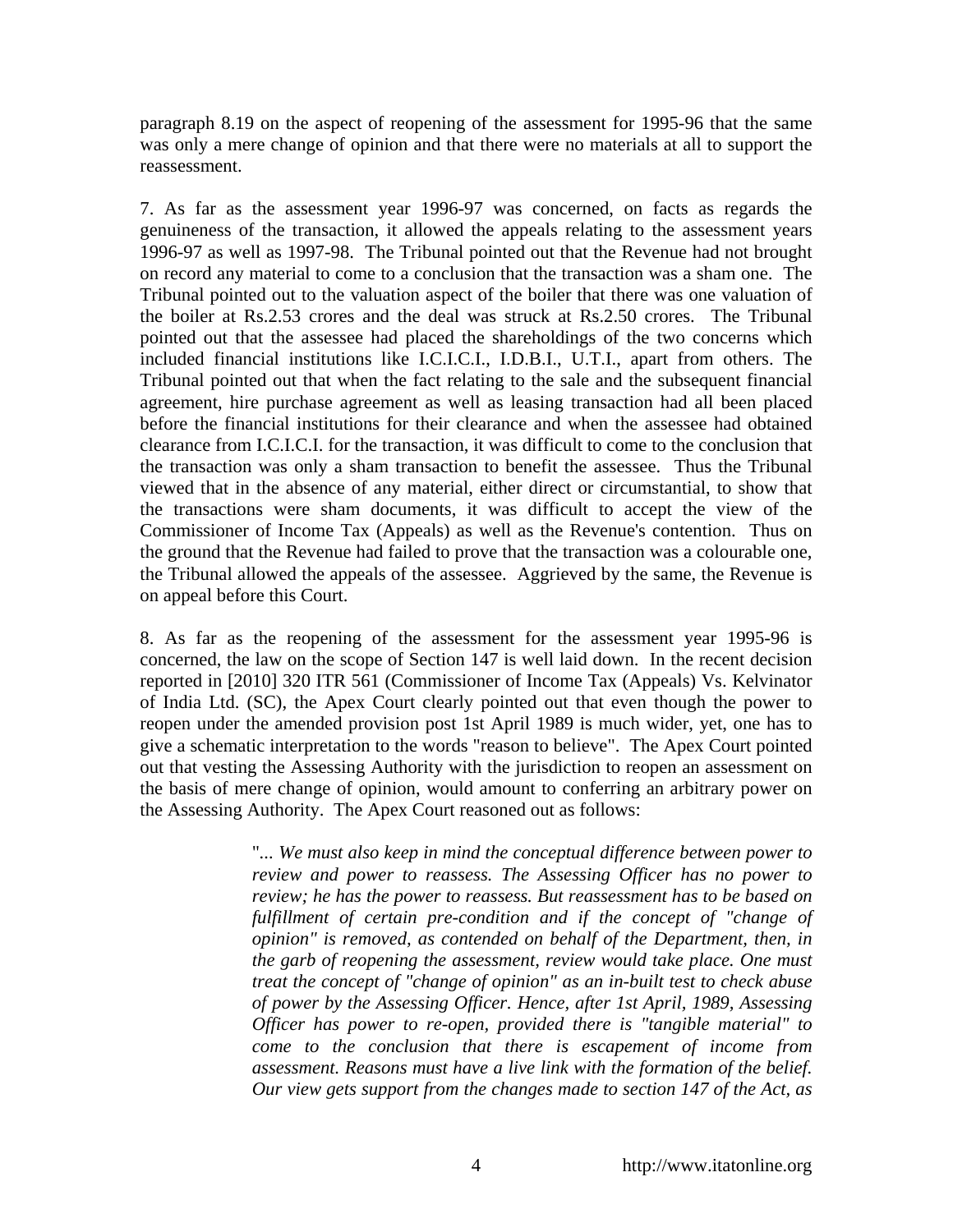*quoted hereinabove. Under the Direct Tax Laws (Amendment) Act, 1987, Parliament not only deleted the words "reason to believe" but also inserted the word "opinion" in section 147 of the Act. However, on receipt of representations from the companies against omission of the words "reason to believe", Parliament reintroduced the said expression and deleted the word "opinion" on the ground that it would vest arbitrary powers in the Assessing Officer. We quote hereinbelow the relevant portion of Circular No.549 dated October 31, 1989 {[1990] 182 ITR (St.) 1, 29), which reads as follows:* 

*"7.2 Amendment made by the Amending Act, 1989, to reintroduce the expression `reason to believe' in section 147.--A number of representations were received against the omission of the words `reason to believe' from section 147 and their substitution by the `opinion' of the Assessing Officer. It was pointed out that the meaning of the expression, `reason to believe' had been explained in a number of court rulings in the past and was well settled and its omission from section 147 would give arbitrary powers to the Assessing Officer to reopen past assessments on mere change of opinion. To allay these fears, the Amending Act, 1989, has again amended section 147 to reintroduce the expression `has reason to believe' in place of the words `for reasons to be recorded by him in writing, is of the opinion'. Other provisions of the new section 147, however, remain the same."*

Keeping this declaration of law in the background, when we look at the original assessment made and the documents filed by the assessee, it is clear that the document on the hire purchase of the machinery entered into on 10th March 1995 and the subsequent lease agreement dated 13th of March 1995 were very much before the Assessing Authority while considering the claim of depreciation. When we look at the reassessment order dated 24.3.2000, in paragraph 4 of the order, the Assessing Authority pointed out as to the perusal of the details in the records as well as the assessee's letter dated 24.3.2000 in reply to the original assessment. As rightly pointed out by the learned counsel appearing for the assessee/respondent herein, the assessment order nowhere points out to the material which enabled the Assessing Authority to reach its conclusion that the transactions are sham and nominal or as to the material basis which enabled the Assessing Authority to reach such conclusion to reopen the assessment under Section 147. As observed by the Apex Court, a reading of the reassessment order leaves no manner of doubt that the entire exercise is a mere change of opinion and more in the nature of a review rather than a case of reassessment on discernable materials which support the assumption of jurisdiction under Section 147. In the circumstances, we agree with the Tribunal that as far the assessment year 1995-96 is concerned, the reopening of the assessment not being based on valid material but one of change of opinion, the Revenue's appeal has to be rejected on that score. Quite apart from this aspect, we have no hesitation in rejecting the Revenue's appeal on the merits of the reassessment relating to the assessment year 1995-96 as well as in respect of the assessment years 1996-97 and 1997-98.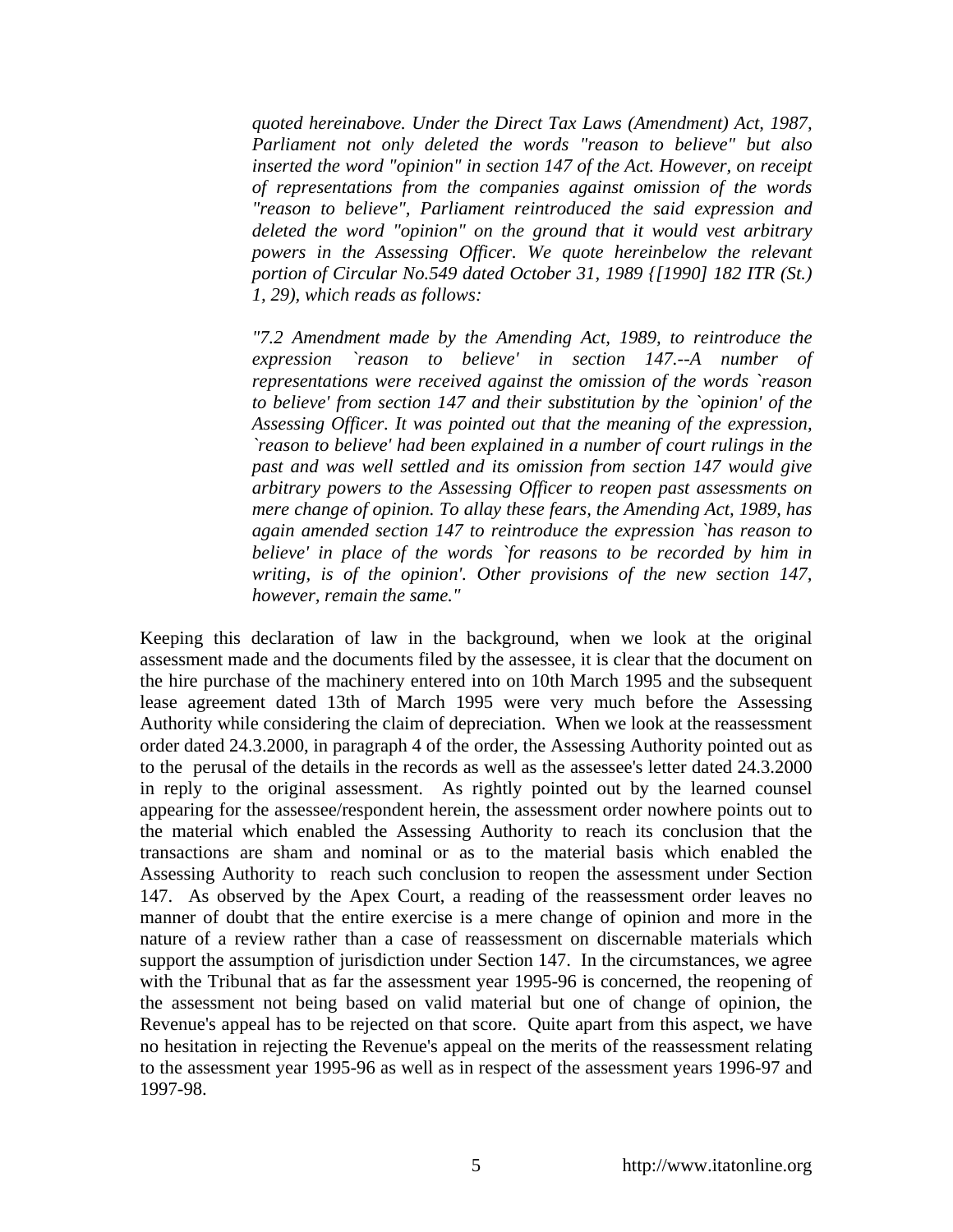9. We have already narrated the facts in the preceding paragraphs as regards the transactions involved herein. The assessee had purchased the machinery on 10.03.1995 from M/s.Ponni Sugars and Chemicals Limited, a sister concern of the assessee herein at a cost of Rs.250 lakhs. It is no doubt true that the machinery were embedded and were in possession of the seller M/s.Ponni Sugars and Chemicals Limited at the time of sale. The assessee took constructive delivery of the machinery which were there with M/s.Ponni Sugars and Chemicals Ltd. One of the grounds taken by the Assessing Authority in respect of all these assessment years for rejecting the claim of the assessee was that it was never in possession of the machinery. Given the fact that law recognises constructive delivery as an acceptable mode of delivery and possession, the fact that the assessee had not taken physical possession, per se, does not pronounce anything against the sale that took place between the assessee and M/s.Ponni Sugars and Chemicals Limited. Thus there are no material on record to show that the sale between the assessee and M/s.Ponni Sugars and Chemicals Limited was a sham transaction. In the above circumstances, the genuineness of the said transaction cannot be questioned at all.

10. The second aspect of the transaction is the hire purchase agreement between the assessee and Wipro Finance Limited. As already pointed out, the total consideration of the purchase of the material was Rs.250 lakhs, for which the assessee had paid a sum of Rs.50 lakhs and the balance of Rs.200 lakhs was financed by M/s.Wipro Finance Limited. As far as this transaction is concerned, a perusal of the same shows that the records were available before the Assessing Authority at the earliest of the transactions which related to the assessment year 1995-96 and there is nothing on record to show that the transaction had not gone through between the assessee and M/s.Wipro Finance Limited. The only ground on which the Revenue seeks to question this agreement is the minutes of the meeting of the Board of Directors of M/s.Ponni Sugars and Chemicals Limited where there is a reference to the sale of the machinery to meet the financial needs of the said company. The monthly payment by the assessee to M/s.Wipro Finance Limited was to be met by the rental dues payable by M/s.Ponni Sugars and Chemicals Ltd. to M/s.Wipro Finance Limited, being made to meet the monthly payment of the assessee company to M/s.Wipro Finance Limited. The Revenue laid stress on this aspect of M/s.Ponni Sugars and Chemicals Limited making payment to M/s.Wipro Finance Limited of the rental dues as by way of satisfaction of the assessee's commitments under the hire purchase agreement. As far as this aspect is concerned, when we look at the agreement between the assessee and M/s.Wipro Finance Limited and between the assessee and M/s.Ponni Sugars and Chemicals Limited, we do not find any material by which one may say that the lessee M/s.Ponni Sugars and Chemicals Limited had undertaken under the said agreement the responsibility of meeting the liabilities of the assessee company to M/s.Wipro Finance Limited. In fact, in Article 4, under Clause 4.1.1, the lessee company had undertaken to pay the lease rentals on the due date as specified under the First Schedule and that the last payment was to be made by the assessee herein. A copy of the instalments paid by the assessee to M/s.Wipro Finance Limited for the assessment year 1996-97 also figures in as one of the documents filed before this Court. Leaving this aspect aside, even assuming that the lessee company had undertaken such responsibility to meet the liability of the assessee company to pay the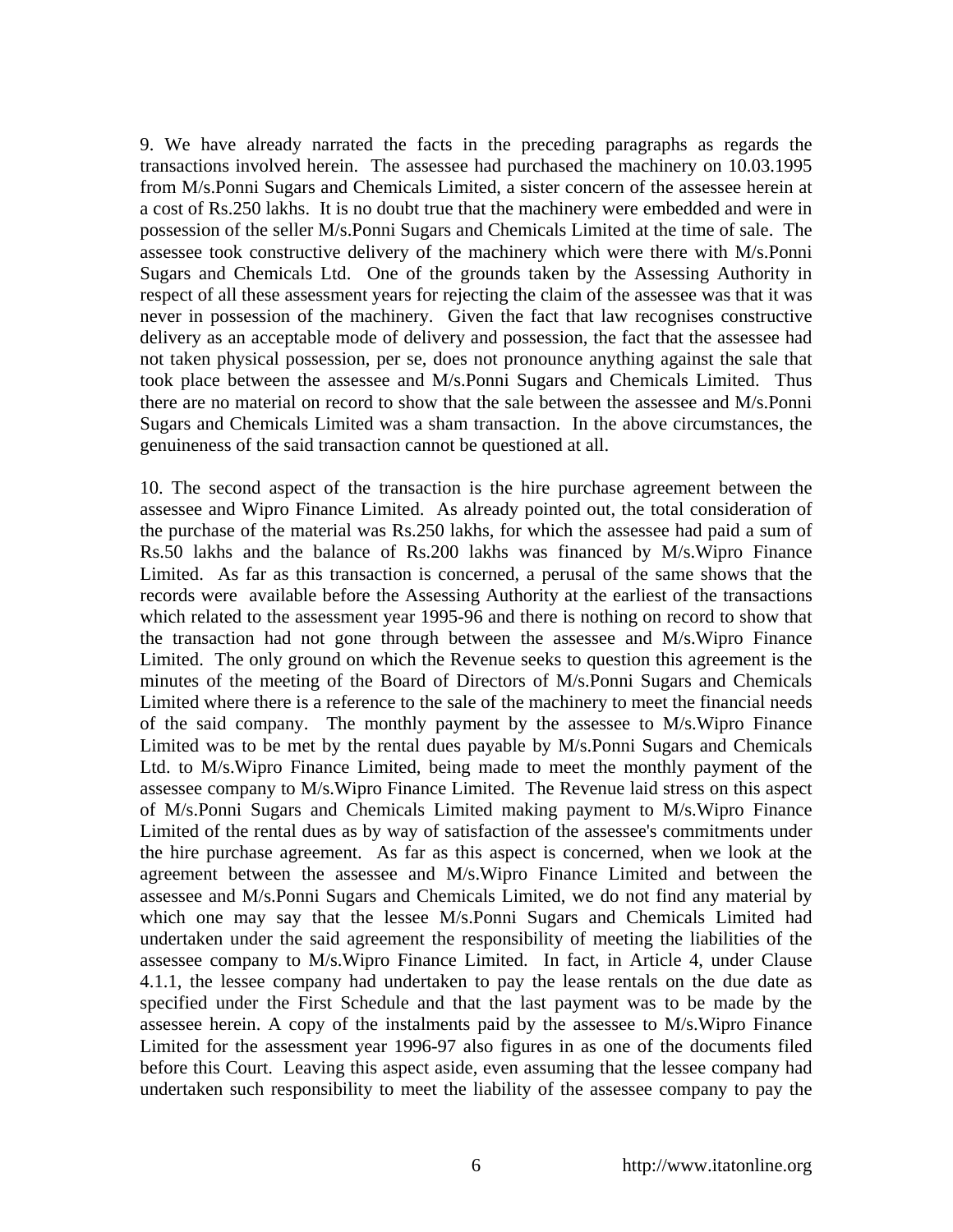hire purchase amount to M/s.Wipro Finance Limited, we fail to understand how this circumstance would, in any manner, lead to the inference that the agreement is a sham one, for, it is a matter of pure commercial understanding between two parties under the agreement to decide as to the modalities of lease rental payment. In the light of the above, we do not find any material other than what had been mentioned above and considered by the Officer at the original assessment as placed by the assessee, to come to a definite conclusion on the character of the transaction as had been alleged by the Revenue. Given the freedom to enter into agreements with parties and guided by commercial considerations, even to invoke the theory of tax evasion, the Revenue must have sufficient material to draw an inference of what had been shown as an understanding on an agreement between the parties, is not, in fact, so.

11. In the recent decision of the Apex Court reported in [2012] 341 ITR 1 (SC) Vodafone International Holdings B.V. Vs. Union of India), the Apex Court considered the decision reported in (1985) 3 SCC 230 (McDowell and Co. Ltd. Vs. CTO) extensively and held that there is no conflict between the decision in McDowell case and Union of India Vs. Azadi Bachao Andolan reported in (2004) 10 SCC 1 or McDowell case and Mathuram Agarwal Vs. State of Madhya Pradesh reported in (1999) 8 SCC 667. The Apex Court pointed out that the task of the Revenue/Court is to ascertain the legal nature of the transaction and while doing so, it has to look at the entire transaction as a whole and not to adopt a dissecting approach. The Apex Court pointed out that "the Revenue cannot start with the question as to whether the impugned transaction is a tax deferment/saving device but that it should apply the "look at" test to ascertain its true legal nature (See Craven v. White (supra)) which further observed that genuine strategic tax planning has not been abandoned by any decision of the English courts till date."

12. Thus, affirming the view taken in McDowell case, the Apex Court pointed out that colourable devices cannot be a part of tax planning. The Apex Court pointed out that it cannot be said that all tax planning is illegal/ illegitimate/impermissible. Applying the rationale of this decision to the case on hand, in the absence of any material to pronounce on the genuineness of the transaction herein, the mere fact that what had been purchased had been leased out to the vendor or that vendor had undertaken to pay the hire charges on behalf of the assessee to the hire purchase company, per se, cannot lead to a conclusion that the transaction is a sham one. In the circumstances, even invoking the decision in McDowell case, we do not find any ground to accept the plea of the Revenue that the claim of the assessee has to be rejected as a sham one.

13. Incidentally, it may also be pointed out that in respect of the assessment year 1998- 99, the assessee claimed capital gains on the sale of the machinery. Even though the said claim was rejected, on appeal, by order dated 13.12.2002, the Commissioner of Income Tax (Appeals) allowed the claim by applying the decision of the Income Tax Appellate Tribunal, relating to the assessment years 1995-96 to 1997-98. Evidently, the Revenue had not gone on appeal as against the order of the Commissioner of Income Tax (Appeals). Whatever be correctness or otherwise of the claim of the Revenue, it is a matter of relevance herein to point out that in respect of the assessment year 1998-99, the Commissioner of Income Tax invoked his jurisdiction under Section 263 by issuing